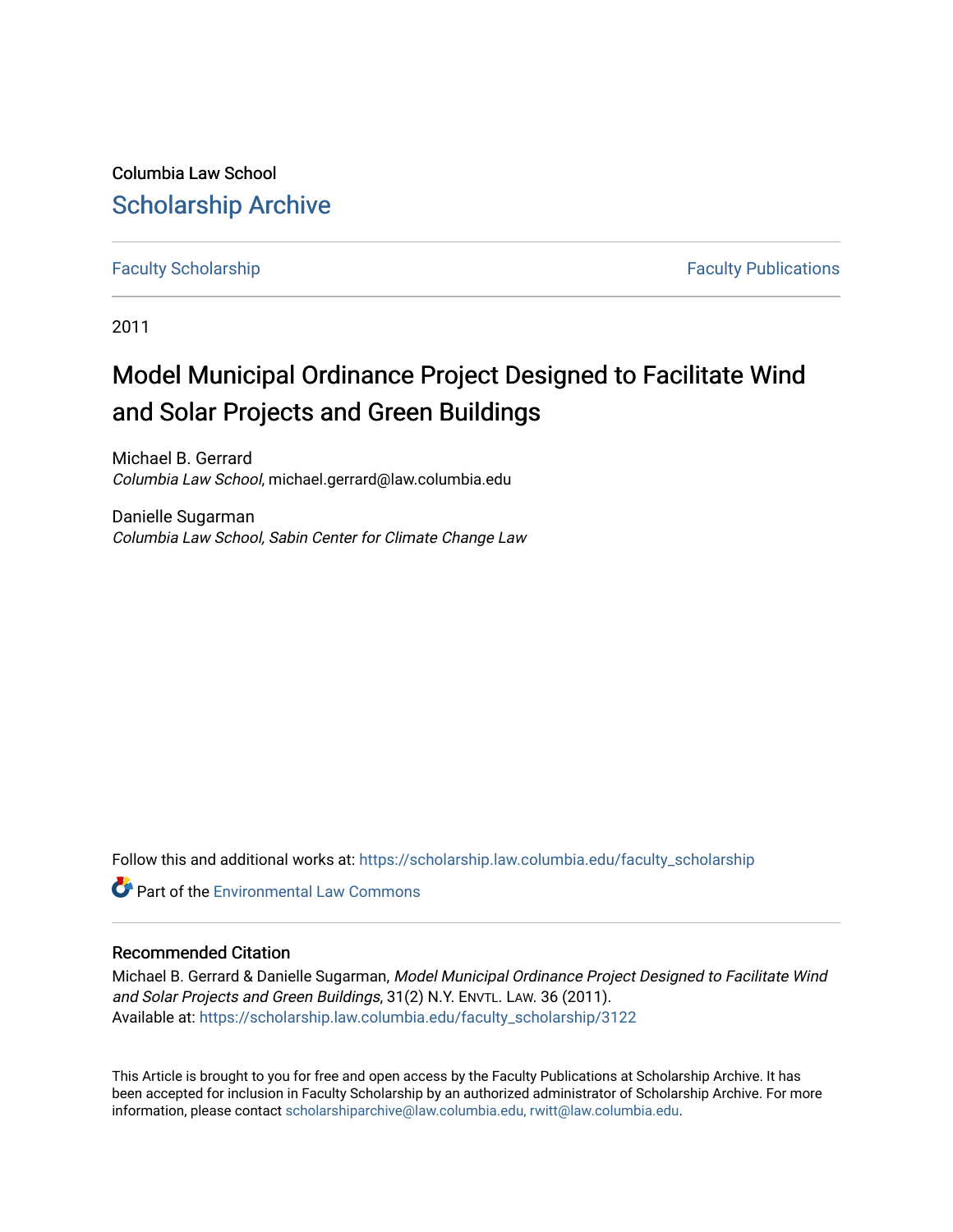# **Model 'Mupic;ipal Ordinance Project Designed to Facilitate Wind and Solar Projects and Green Buildings**

**By Michael B. Gerrard and Danielle Sugarman** 

Soaring oil prices and the reality of climate change have underscored the heed to reduce U.S. fossil fuel dependence by improving energy efficiency and by developing and expanding renewable sources of energy. The International Energy Agency declared in 2010 that "[i]ncreasing energy efficiency, much of which can be achieved through low-cost options, offers the greatest potential for reducing CO2 emissions over the period to 2050."1 Furthermore, increasing our reliance on renewable resources such as wind and solar energy is not only a prudent measure in helping America to improve its energy security, but is a necessary component of a basket of measures that must be employed in order to limit atmospheric CO2 to a concentration that would avert the most damaging climate change. Presently, wind and solar energy account for only around one percent of the U.S. electricity supply.<sup>2</sup> Yet the Department of Energy projects that as much as twenty percent of America's electric power could be generated from wind energy alone by the year 2030.<sup>3</sup>

With the pressing need for action and with comprehensive climate legislation stalled at the federal level, local governments are playing an increasingly important role in pursuing energy efficiency and renewable energy alternatives. Municipalities not only account for a large portion of our national energy consumption, but control many aspects of local energy efficiency standards and zoning laws which promote or inhibit the installation of renewable energy resources. ·

These factors have not been lost on local officials. The last several years have seen a proliferatjon of municipal ordinances that address energy efficiency through green building practices. Yet, these ordinances vary widely in their design, content and coverage, and in the quality of their drafting. Similarly, municipal laws regulating wind turbine and solar panel installation vary widely among cities, towns and villages, with some jurisdictions offering strong protection for renewable energy generation, others enacting uneccessarily restrictive provisions, and most having no provisions at all. This patchwork of laws can complicate the work of architects, engineers and lawyers who must try to conform their clients' projects to local requirements. In this way, many opportunities to promote ·energy independence and to combat climate change are lost.

In an effort to address these problems, Columbia Law School's Center for Climate Change Law (CCCL) has undertaken a municipal ordinance project that seeks to · address local siting challenges faced in the area of green buildings, commercial wind and residential solar energy

generation. The\_goal of the project is to create "best practices" for municipal ordinances that avoid the drafting problems and legal pitfalls that often pervade other ordinances. These model ordinances were derived from the best aspects of existing municipal ordinances. While they were designed with New York municipalities in mind, they offer a framework that can be easily modified by any local government to fit its particular needs.

 $\blacksquare$ .'.: ; - ·,.\_, .

CCCL has already released a model green building ordinance, which is currently being considered for adoption by a number of New York municipalities. A commercial wind siting ordinance is currently open for comment and will soon be circulated in revised form. Finally, a model residential solar ordinance will be released in the coming weeks for an initial comment period. The design and function of each ordinance are laid out below.

In drafting each ordinance, CCCL first compiled as many existing ordinances and policies in the relevant areas as possible and posted them online. The provisions were then analyzed to find their best features and compiled into a cohesive model ordinance. Draft versions were next posted online for comment by interested parties and ultimately revised into a final model. Each of the published ordinances contain detailed commentaries on their features, the rationale behind the choices they , embody, the associated legal issues, as well as optional add~ons that municipalities may adopt to make their ordinances more widely encompassing. ·

## **Model Green Building Ordinance**

In developing the Model Green Building Ordinance, CCCL looked to what has emerged as the nation's lead- . ing system of green building standards, the Leadership in . Energy and Environmental Design (LEED) rating system of the non-profit U.S. Green Building Council (USGBC). LEED is a points-based system rather than a prescrip-. tive standard. Different building or slte features such as high energy efficiency, water conservation and material selection entitle a project to LEED points. If enough LEED points are accumulated, the building can receive a ievel of LEED certification ranging progressively from plain vanilla (certified) to silver, gold and platinum: The CCCL model ordinance starts with the LEED NC-3.0 standard, which is the latest standard for new constructions and major modifications. Covered buildings must meet the LEED silver level (the.level CCCL found to be most often applied by existing green building ordinances). To aahieve LEED silver, buildings must attain half of all possible LEED points. The ordinance provides for an option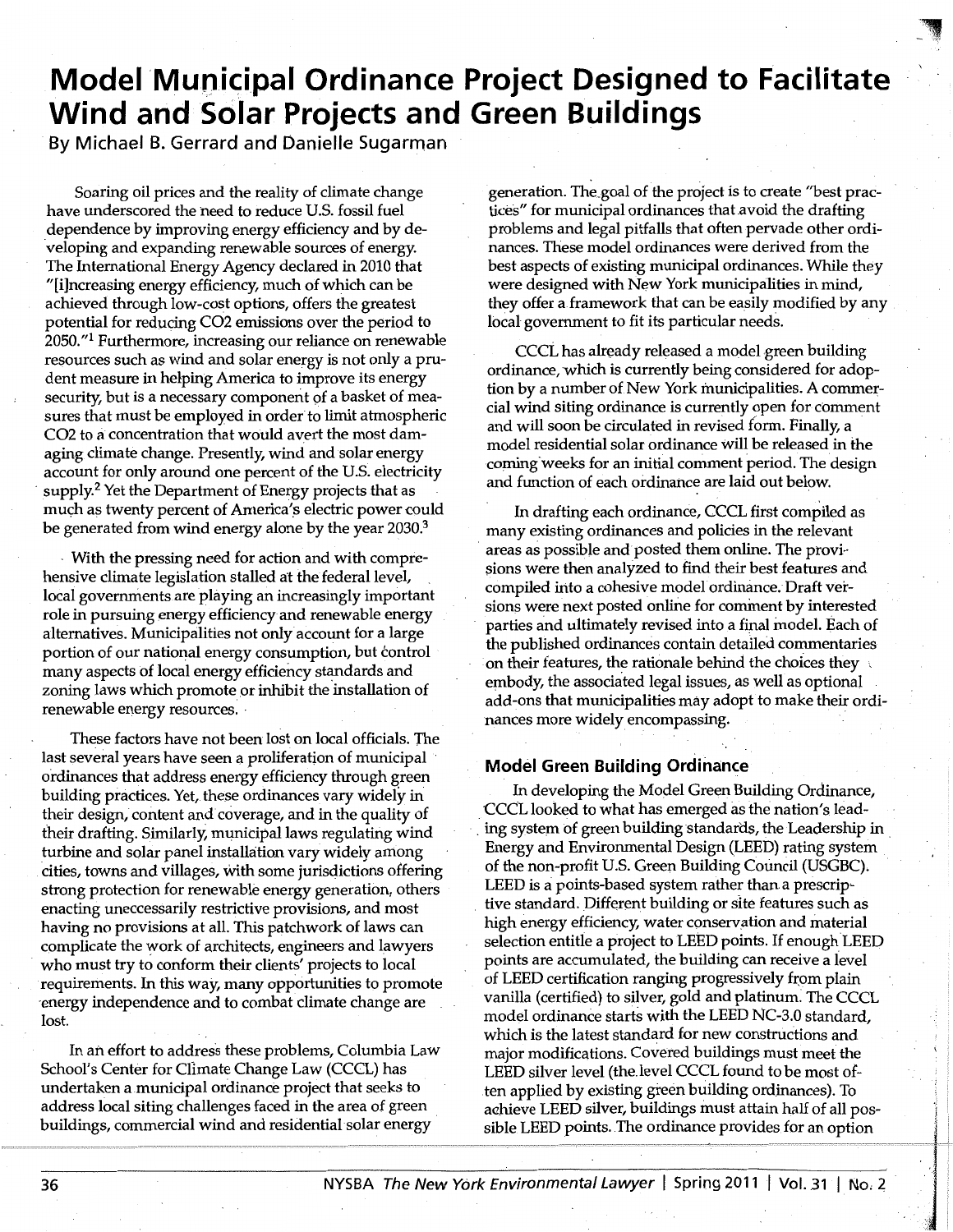which would require that a certain minimum number of points be obtained from energy efficiency measures. Due to the ever progressing nature of green building standards, the model ordinance provides that a municipality may take administrative action (without requiring a new vote by its city council or other governing body) to move to a different green building standard if that new standard meets certain criteria specified in the ordinance.

The LEED silver requirement would apply to new construction of municipal buildings, commercial buildings, and high-rise multifamily residential buildings that are at.least 5,000 square feet in size. It would also apply to "major modifications" of those buildings, defined as rehabilitation work in at least two major building systems, construction workaffecting at least half of the building's floor area, or construction increasing the square footage of the building by at least half.

As LEED is not well suited for smaller buildings, the model ordinance instead requires an adequate rating un- • der the Energy Star Homes Rating System for all new construction of one- and two-family dwellings and low-rise multifamily residential buildings. Energy Star Homes was developed by the U.S. Environmental Protection Agency and the U.S. Department of Energy. It prescribes a set of energy efficiency guidelines.

While the USGBC certifies buildings under its standards, this has at times led to long delays. As such, the CCCL model ordinance does not require formal USGBC certjfication, but rather requires that, in order to obtain a building permit, the applicant must demonstrate that the building is designed to achieve the 50 LEED points required for LEED silver certification. Thus, after completion, a building would receive a certificate of occupancy only after it was determined to have achieved these points. If during construction, certain planned LEED points cannot be achieved leaving the building short, a temporary certificate of occupancy may be available until those points are achieved or appropriate mitigation mea- · sures are taken.

Under the CCCL green buildings ordinance, determinations of compliance with the LEED standards, Energy Star ratings, and other requirements would be made by a Green Buildings Compliance Official. This Official would be designated by the municipality and will often, but not always be, the building inspector. This official is empowered to conduct inspections, stop work orders, and take other enforcement actions. Recognizing that smaller towns and villages may not be able to support an inspector with sufficient training to make these determinations, the model ordinance is accompanied by a model intermunicipal agreement that would allow several municipalities to pool their resources when hiring inspectors.

The ordinance also provides applicants with the ability to apply for a partial exemption from the requirements of the ordinance based on hardship or infeasibility. Optional provisions would also allow municipalities to · exempt certain historic buildings, or buildings where the added cost of complying with the green building standard would exceed a set percentage.

Appeals from determinations of the Green Building Compliance Official may be made to an appellate body designated by the municipality (typically the board of zoning appeals). In drafting the ordinance, CCCL provided for numerous optional add-on provisions as well as procedural options if any actual inconsistencies are found between the LEED or Energy Star requirements, on the one hand, and the preemptive federal or state codes on the other.

#### **Model Commercial Wind Siting Ordinance**

CCCL's model commercial wind siting ordinance is designed to help municipalities properly regulate the siting and operation of wind energy facilities so that wind energy is promoted while potential problems are mitigated. The ordinance covers both large/ commercial (a single turbine with a rated capacity of 150 kilowatts) and small wind energy conversion systems (WECSs) (a single turbine with a rated capacity of not more than 150 kilowatts and a total height of less than 125 feet) as well as residential wind energy conversion systems (a single turbine with a rated capacity of not more than 10 kilowatts and a total height of less than 50 feet). In arriving at the kilowatt production values and height limitations for large/ commercial, small and residential WECSs, CCCL chose the . higher end values adopted by local municipalities so as to bring more WECSs within the less onerous siting requirements of the small WECS and to thereby encburage wind energy.

The model wind ordinance.sets out a permitting and site plan approval process for the different WECSs. The. . ordinance recommends that municipalities allow small wind energy facilities in all districts other than residential, and that large wind energy facilities, while more suited to rural districts, should be permitted in any district deemed appropriate by the municipality.

In order to assure the safety of the proposed WECS, a number of requirements must be met before an applicant can obtain a special use permit for construction. The applicant must; among other things, provide assessments regarding the nature of the proposed site location and its surrounding area. A full Environmental Assessment Form (EAF) under the State Environmental Quality Review Act (SEQRA) is required as well as a detailed construction and installation plan. Applicants must make plans for the operation and maintenance of the facility including provisions for emergency response and fire control plans. Optional provisions provide additional considerations when a WECS is proposed on a historic site or near a wetland or important avian area.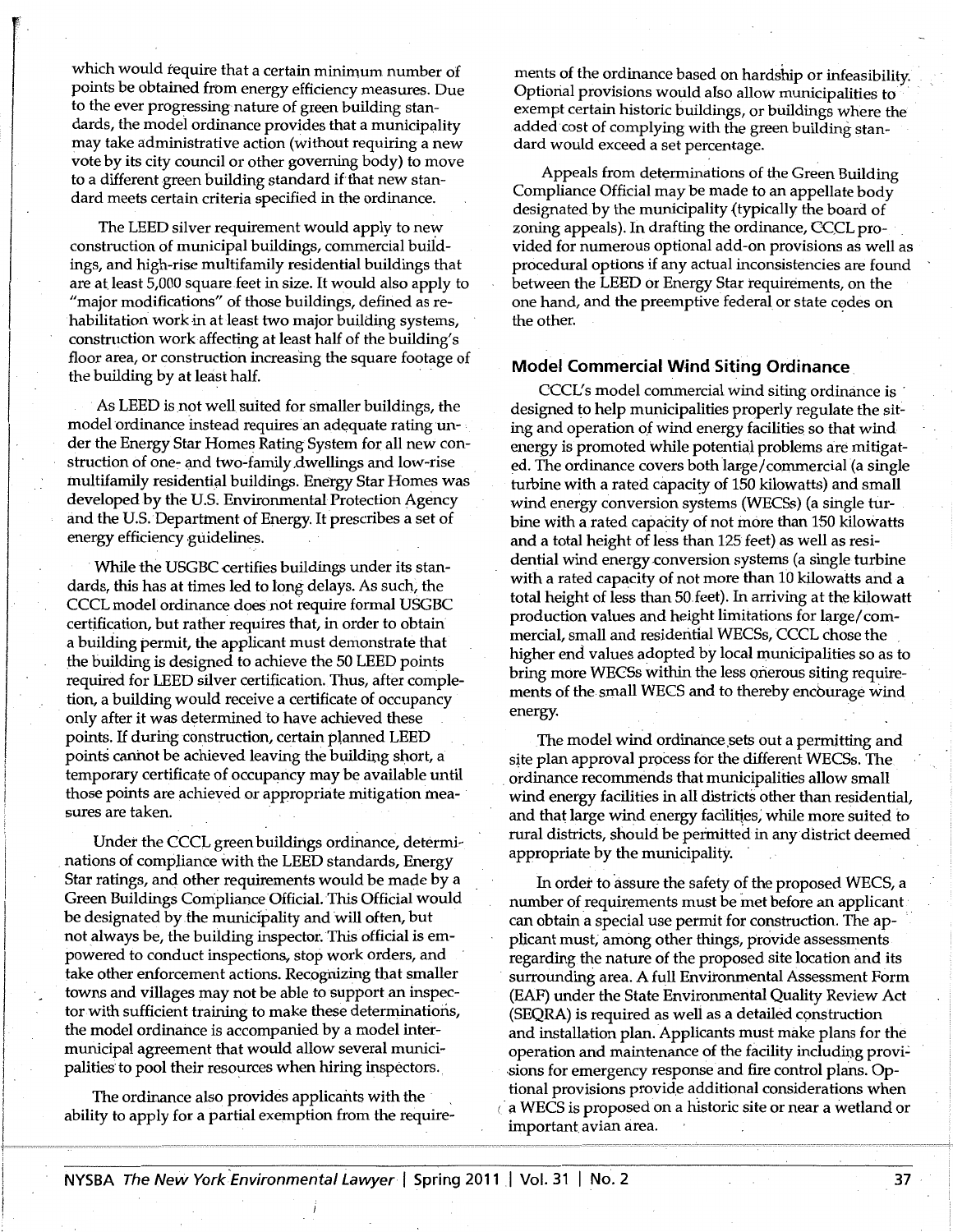In addition to safety, an applicant for a special use permit is required to provide analysis of potential negative externalities that may arise from the construction of the wind turbine. The applicant must analyze the visual impact of the proposed WECS and provide ways in which that impact can be lessened. The applicant must also consider potential electromagnetic interference with communication systems as well as possible geothermal impact from tower installation.

Two important areas which have generated the most controversy in siting wind energy facilities are noise and avian impacts. Applicants under the CCCL ordinance must describe the proposed project's noise impacts and its noise control features. Applicants must additionally analyze bird and bat populations whose migration, nesting, or habitat might be affected by the proposed WECS. In order to assure mitigation efforts; the CCCL ordinance then requires the applicant to solicit input from the New York State Department of Environmental Conservation on those studies and follow any protocols established by · DEC.

Additional factors that require consideration for a special use permit to be granted relate to the potential for ice throw, blade throw, and catastrophic tower failure, An engineer must certify that the proposed wind facility can . withstand wind-loading requirements set out under New York State's Uniform Construction Code. Optional provisions also would require the engineer's report to include analysis of shadow flicker, potential fiscal and economic impacts of the proposed project as well as potential land use and water impacts.

Once a special use permit application is completed, the ordinance lays out a procedure for its review. Applications are submitted to the municipal clerk for processing, and the municipal planning board is required to conduct at least one public hearing prior to reaching its decision as to whether to grant the special use permit, grant the special use permit with conditions or deny it. The municipal planning board is charged With conducting a review under SEQRA.

In reaching its conclusion on whether to allow a WECS to go forward, the planning board is provided with a number of standards. A WECS must meet certain safety standards which place limits on the system's height, blade placement, rotational speed and override controls. A WECS must have safety provisions such as anticlimbing features, protection of electrical equipment from attractive nuisance and warning lights for aircraft where certain tower heights are reached. The ordinance requires· evidence of a signed interconnection agreement with the local electric utility prior to construction of the WECS.

WECSs must be properly set back from surrounding properties. The ordinance offers a range of setback requirements which are tied to the size of the conver-

sion system, its proximity to property lines, overhead transmission lines or public roads, and the distance from residences, schools, hospitals, churches or public libraries. The wind ordinance allows for a waiver of setback requirements where there is written consent from an affected property owner at the beginning of construction.

In order to appropriately address the issue of nuisance, prior to planning board approval of the wind turbine project, an applicant for a WECS would be required to ensure that the noise level generated by the WECS will not exceed 45 A~weighted decibels (dBA) measured at the site property line. The noise level generated by the WECS must not increase ambient sound levels within 2,500 feet of the site property line by more than 3 dBA at any sensitive noise receptors including residences, hospitals, libraries, schools, and places of worship.

Further provisions involve avoiding interference with electromagnetic communications, and minimizing visual impacts of the tower through a prohibition on advertising on the tower, the standardization of color requirements . for the fower and blade components, and the provision for landscape screening where possible. An optional provision would also require the minimization of shadow . flicker.

Once a WECS has been approved, it must remain in compliance with the ordinance. The WECS must be maintained in operational condition. The ordinance affords an owner 90 days to remedy a situation where the wind energy conversion system becomes inoperative, damaged, unsafe, or violates a permit condition or standard. If the WECS is not repaired or brought into permit compliance within the allocated time frame, the municipality may, after public hearing, order remedial action or revoke the special use permit of the system. All wind energy facilities are required to be inspected annually for structural and operational integrity by a New York State licensed professional approved by the municipality.

Other sections of the model ordinance deal with issues relating to site abatement and decommissioning, liability insurance, provisions for the transfer and replacement of a WECS or of ownership rights, as well as the installation of wind measurement towers prior to the construction of a WECS.

The model ordinance directs the municipality to appoint a staff member or outside consultant to enforce the provisions of the ordinance. That code enforcement officer may issue a stop work order at any time for violations of the ordinance, the special use permit, the building permit or the site plan approval. The ordinance further affords the municipality authority to take any action necessary to prevent, correct or abate any unlawful erection, structural alteration, reconstruction or use. Anyone who is found to be in violation of the ordinance would be subject to monetary penalties.